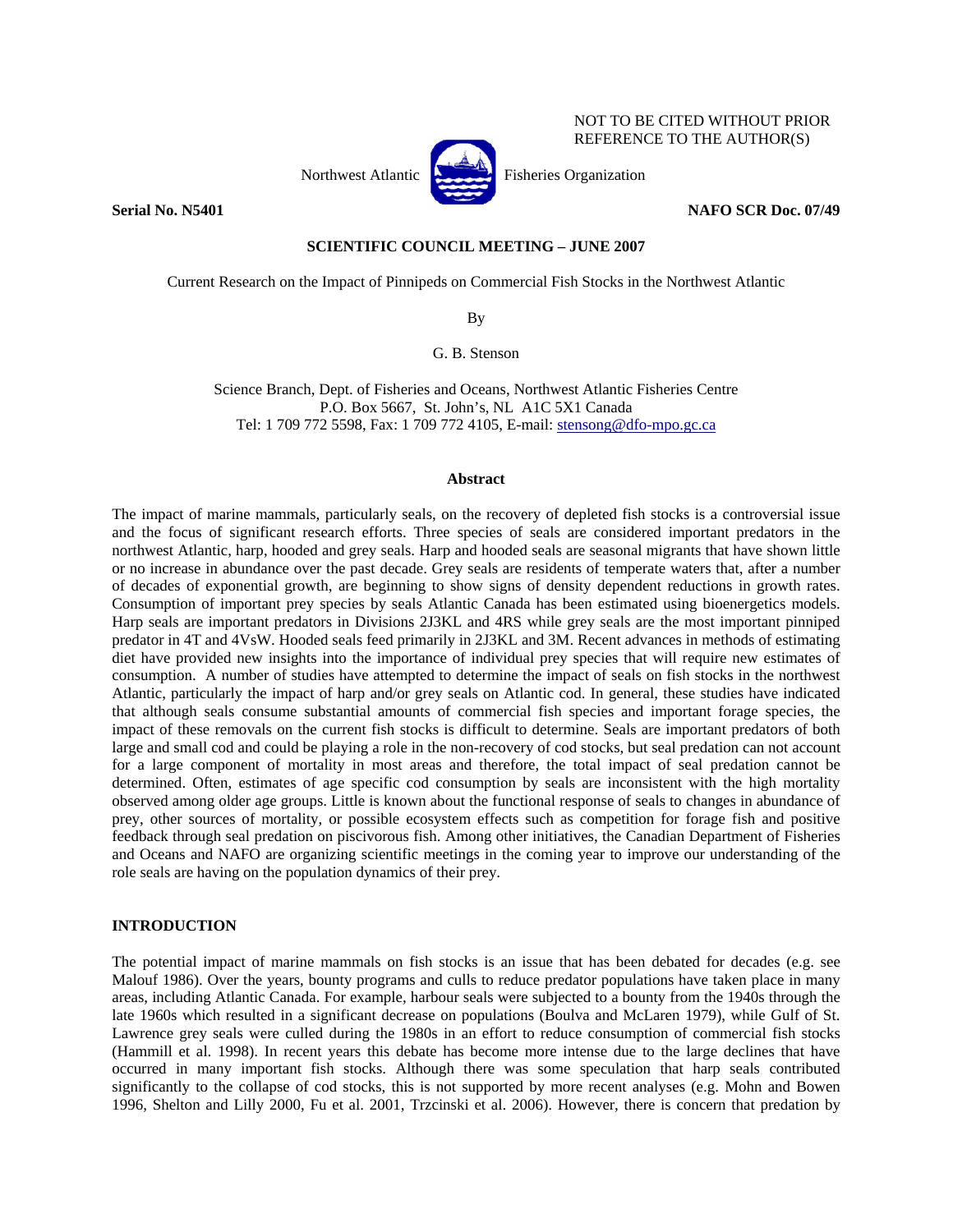marine mammals, particularly seals, are impeding the recovery of depressed fish stocks. Predation is obviously an important component of natural mortality for many of these species, but the question remains as to degree to which predation by seals is contributing (directly or indirectly) to the continuing high levels of mortality observed, i.e. to what extent these populations are controlled by these top-down effects (e.g. Frank et al. 2007).

Over the past two decades, considerable research has been carried out to try to clarify the role seals have on the population dynamics of their prey. In 2006, the NAFO Scientific Council was asked to provide an overview of present knowledge related to role of seals in the marine ecosystem of the Northwest Atlantic and their impact on fish stocks in the NAFO area. The objective of this paper is to provide a review of recent studies that have attempted to address this issue.

## **IMPORTANT SEAL SPECIES IN THE NORTHWEST ATLANTIC**

### *Harp seals*

Harp seals (*Pagophilus groenlandicus*) are the most abundant marine mammal in the North Atlantic. Three putative populations, based upon the location of their pupping areas, are recognized: the White Sea/Barents Sea, the Greenland Sea and the Northwest Atlantic. In the northwest Atlantic, harp seals are seasonal migrants, summering in the waters of the eastern Canadian Arctic and along the west and southeast coasts of Greenland (Sergeant 1991; Stenson and Sjare 1997). In the fall and early winter, seals migrate southward along the continental shelf to Newfoundland, the Grand Banks and into the Gulf of St. Lawrence. Following pupping (March) and moulting (mid April – late May), harp seals migrate northward again.

Harp seals are the primary species taken in the commercial seal hunt in Atlantic Canada. After a decade of limited hunting, catches increased in the mid 1990s and between 1996 and 2002, an average of 237,900 harp seals was taken annually (Stenson 2005). In recent years, catches have increased to an annual average of 333,400 for the period 2003-2006. In 2007, the harp seal quota was reduced to 270,000. Although limited data are available on catches in the Canadian Arctic, they appear to be relatively low (generally <5,000); a recent study indicates that current catches average less than 1,000 per year. In addition to Canadian catches, harp seals are also taken in Greenland. Prior to 1980, catches in Greenland were consistently less than 20,000 animals. Since 1980, Greenland catches increased relatively steadily to a peak of over 100,000 in 2000. In recent years, catches have declined to just under 70,000 (Stenson 2005).

Abundance of harp seals is estimated using a population model that incorporated known levels of mortality and age specific reproductive rates with independent estimates of pup production. Using pup production estimates since the late 1970s, reproductive rates since 1960 and human induced mortality (catches, by-catch in fishing gear and struck and lost) since 1952, Hammill and Stenson (2005) estimate total abundance for the period 1960 - 2004. The harp seal population declined during the 1960s to a minimum of less than 2 million in the early 1970s, and then increased steadily to 1996. From 1996 - 2005 the population remained relatively stable at the highest values in the time series, and possibly its highest level since commercial exploitation began in the 1700s. The estimated total population size in 2005 was 5.82 million (95% CI= 4.1-7.6 million). Recently, Hammill and Stenson (unpublished data) updated this model to 2007. Their data indicate that the population has declined slightly to 5.43 million (95% CI= 3.3-7.5 million) due to the high level of catches in recent years and poor ice conditions that have resulted in increase pup mortality (Fig. 1).

### *Hooded Seals*

Hooded seals (*Cystophora cristata*) are the second most abundance pinniped in the northwest Atlantic. Like harp seals, Northwest Atlantic hooded seals are also seasonal migrants wintering in the Gulf of St. Lawrence and off the east coast of Newfoundland and/or southern Labrador. However unlike harps, after pupping and breeding in March hooded seals spend the next 2 months feeding before eventually migrating to southeast Greenland where they moult in late June – July. Also unlike harp seals, hooded seals inhabit shelf edges and deep waters areas of the Labrador Sea and Baffin Bay. In southern areas, they are often found along the edge of the Grand Banks and Flemish Cap where they dive to depths of over 1500m (Stenson et al. unpublished data).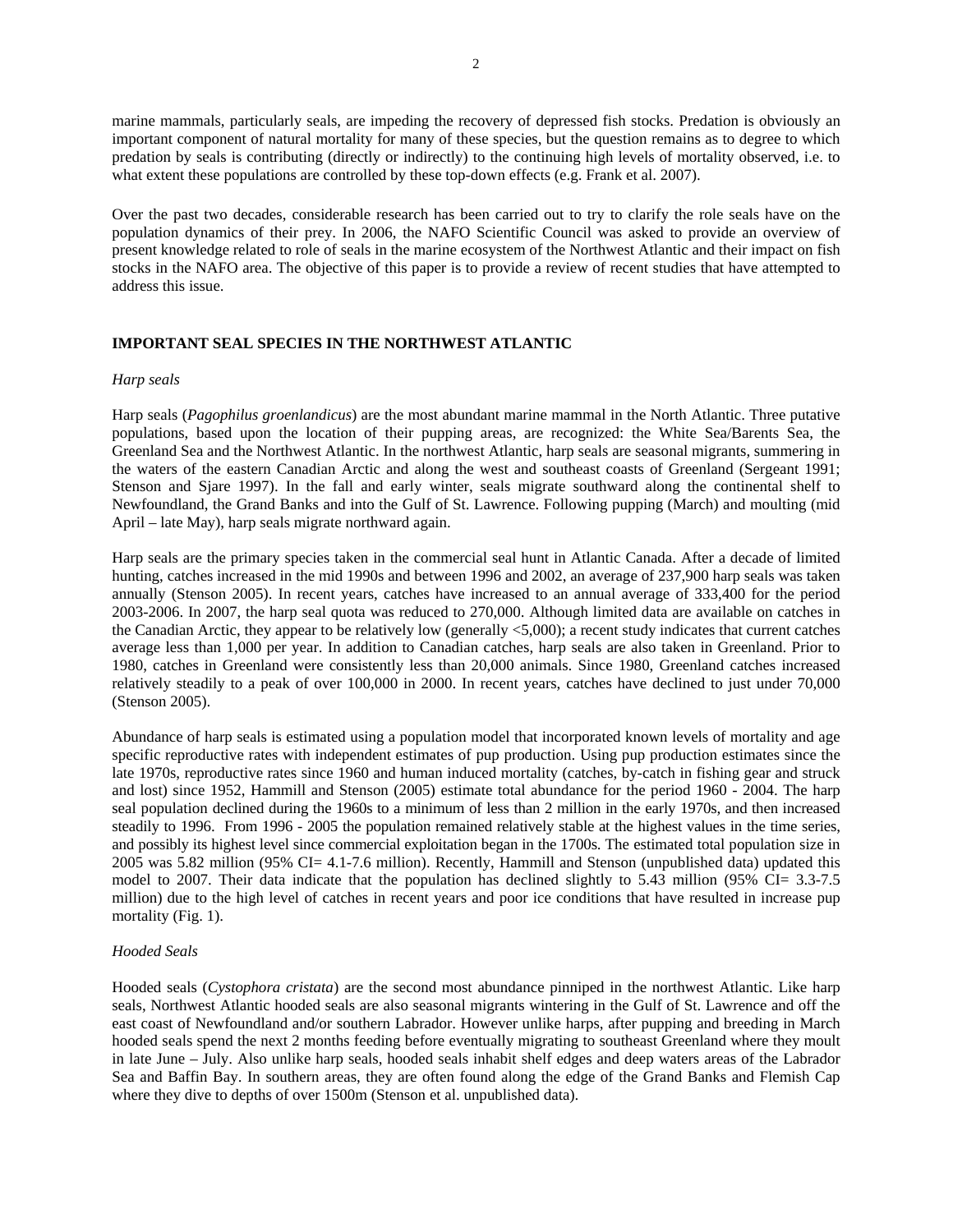Hooded seals are killed during a subsistence harvest in Greenland and a commercial hunt in southern Canadian waters. Although over 12,000 were taken annually between 1974 and 1982, current Canadian harvests are very low being less than 100 per year (Stenson 2006). Only 5 hooded seals were reported taken in 2006. The majority of hooded seals are caught in Greenland; with the exception of three years (1996-98) annual catches in Greenland have averaged a little over 8,000 seals since 1982 (Stenson 2006).

Northwest Atlantic hooded seals pup in the southern Gulf of St. Lawrence, off Newfoundland and in the Davis Strait. Hammill and Stenson (2006) present a population model incorporating pup production estimates since the 1980s, reproductive rates and human induced mortality (catches, by-catch in fishing gear and struck and lost) to estimate total abundance for the period 1960 - 2005. Fitting to pup production estimates from all three whelping areas and making assumptions about numbers of hooded seals in the Davis Strait herd for years when this area was not surveyed resulted in an estimated total population of 475,400 (95% C.I.=344,500-606,300) in 1960. The population has remained fairly stable over the past 40 years, increasing to only 592,100 (95% C.I.= 404,400- 779,800) by 2005 (Fig. 2). Unfortunately, there is considerable uncertainty associated with these estimates which results from a lack of understanding of the relationship between the three pupping areas, few surveys of all areas, limited reproductive data and uncertain harvest statistics.

## *Grey Seals*

A third seal species that has been identified as having an impact of northwest Atlantic fish stocks is the grey seal (*Halichoerus grypus*). Unlike harp and hooded seals, grey seals do not undergo extensive migrations, remaining in southern Canadian waters throughout the year. The majority of northwest Atlantic grey seals pup on Sable Island or in the southern Gulf of St. Lawrence. Although they are large seals, only slightly smaller than hooded seals, they are mainly found in the relatively shallow water of the Gulf of St. Lawrence and on the Scotian Shelf were they feed on a range of pelagic and demersal fish (Austin et al. 2004; Trzcinski et al. 2006; Beck et al. 2007).

Although there is a commercial hunt for grey seals in Canada, catches are small. In 2006 reported catches were less than 1,000 although information from buyers and producers suggest that the catch was between 1,500 and 2,000. An unknown number of additional grey seals are taken annual through nuisance seal permits issued by DFO.

Although not independent populations, the Sable Island and Gulf of St. Lawrence components of the northwest Atlantic grey seal population show different population trajectories. Pup production in the Gulf was quite variable over time, likely due to changes in pup mortality related to ice conditions. Pup production on Sable Island, which now accounts for the majority of grey seal births, showed an exponential increase in pup production of 12.8% between the early 1960s and 1997 (Bowen et al. 2003). However, surveys in 2004 indicated that the rate of increase has slowed down and that grey seals may be showing density dependent reductions in reproductive rates (Bowen et al. 2006).

The total population of grey seal was estimated to be approximately 260,000 in 2006 (Fig, 3).

# **IMPACT OF SEALS ON FISH STOCKS IN THE NORTHWEST ATLANTIC**

## *Estimating diet and consumption*

The first step in determining the impact of predation is to obtain accurate estimates of consumption with realistic estimates of uncertainty. Prey consumption can be estimated using a bioenergetics model that incorporates information on population size, energetic requirements, diet composition and energy density of the prey, as well as the seasonal distribution of feeding (Harwood and Croxall 1988; Harwood 1992; Hammill and Stenson 2000; Stenson and Hammill 2004, 2006). Using such a model, Hammill and Stenson (2000) estimated prey consumption by four species of seals (harp, hooded, grey and harbour) in Atlantic Canada (NAFO Divisions 2J3KLMNO4RSTVW). They found that harp seals were the most important predator (82% of total consumption), followed by hooded seals (10%), grey seals (7.8%), and harbour seals (0.2%). Regional differences existed with harp seals being most important in Divs. 2J3KL and 4RS, hooded seals were most important in Divs. 2J3KL and 3M and grey seals in the southern Gulf of St. Lawrence (Div. 4T) and on the Scotian Shelf (Divs. 4VsW). Of the 3.1 million tonnes of fish consumed by the four species of seals in 1996, only about 20% was accounted for by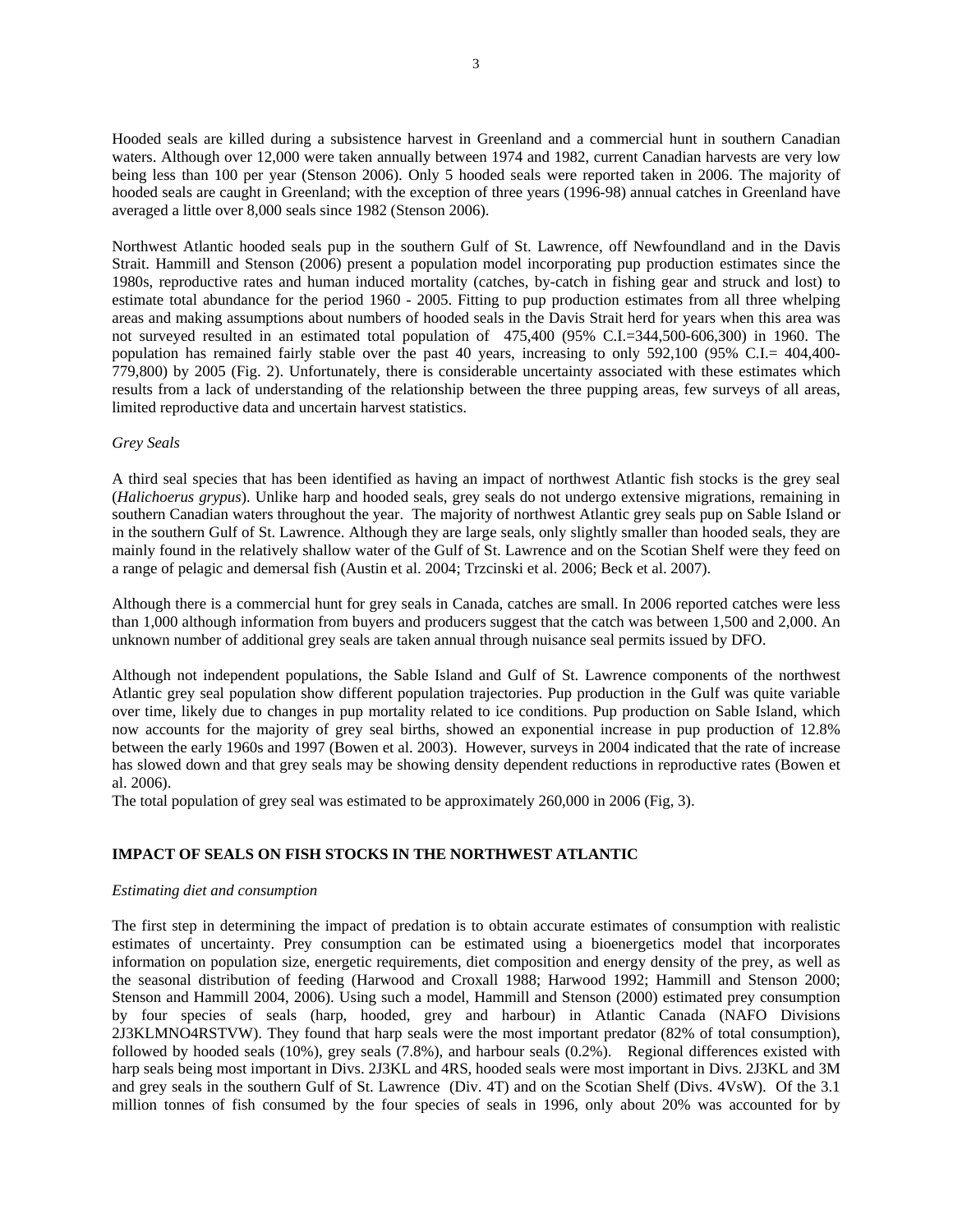commercial species such as Greenland halibut (7%), Atlantic cod (6%), redfish (4%), and Atlantic herring (3%). Most of the consumption of these commercial species consisted of juveniles. As new data have become available, the consumption estimates for specific areas have been updated (e.g. 2J3KL Stenson and Perry 2001; 4T Hammill and Stenson 2002; 4RS Hammill and Stenson 2004) although the focus of these latter study has been Atlantic cod.

Buren et al. (2006) analyzed stomach content data from harp seals collected off the coast of Newfoundland between 1992 and 2001. They found that year, age group (pups, juveniles, adults), zone (Divisions 2J3K, 3LMNO), area (inshore, offshore) and season (summer, winter) all had significant effects on the probability of a given prey to be dominant, by weight, in a stomach content. These results support the structure of the consumption model used by Hammill and Stenson (2000) and Stenson and Perry (2001). When the analysis was focused on the presence/absence of Atlantic cod, year and season (i.e. temporal variation) did not have a significant effect on the likelihood of eating cod, i.e. the proportion of seals eating cod did not significantly changed over time. However, the probability of Atlantic cod being a dominant prey increased over time. This can be explained by the observations that the size of the cod consumed has increased, possibly reflecting changes in the structure of the Atlantic cod population in the area.

Accurate estimates of diet are crucial for realistic estimates of prey consumption. However, all methods of diet analysis have inherent biases that limit our ability to obtain realistic estimates of diet. For example, diets obtained from the analysis of hard parts (HPA) found in stomachs or feces are affected by differential digestion and retention of hard parts; prey with large robust otoliths are often overestimated while prey with small, fragile otoliths are underestimated. Soft-bodied prey, or prey in which the heads are not eaten, can be missed completely. The development of new techniques such as the use of stable isotopes, fatty acid signatures or DNA PCR analysis (e.g. Beck et al. 2005, Hart 2007) provide new ways of viewing the diet of predators, often over longer time frames, that can supplement or replace traditional diet estimates. For example, using fatty acid signatures Beck et al. (2005) found significantly lower levels of cod in the diet of grey seals on the Scotian Shelf than previously assumed based on hard part analysis of feces  $(11.4 - 15.2\% \text{ vs } 0.4.5\% \text{ for adults and } 8.6\% \text{ for young of year}).$ 

Because of their large, robust otoliths, Atlantic cod are likely to be overestimated in the diet of seals. The importance of a prey species is expressed as a proportion of the total biomass (or energy) consumed. Therefore faster digestion of smaller otoliths and lack of soft bodied prey will reduce the proportion of these species in the diet. This, along with the tendency for retention of robust otoliths within the stomachs, would result in a positive bias to the estimated proportion of cod in the diet. Comparing DNA PCR products from the stomach contents of harp seals to hard part analysis, Hart (2007) suggested that traditional methods overestimated the presence of Atlantic cod (i.e. otoliths remain when no DNA are present) while capelin, and to a lesser extent Arctic cod, are underestimated (i.e. DNA present with no otoliths).

The one potential exception to the direction of this bias occurs if seals eat only the soft parts of large fish (referred to as 'belly biting') in which case their presence (and size eaten) will be underestimated. Such behaviour has been proposed as an explanation for the apparent high mortality of older cod in areas where seal diet studies indicate that consumption is directed towards younger age classes (e.g. Shelton and Lilly 2000, Rice and Rivard 2003; Chouinard 2005). Harp seals have been observed taking only the soft parts of cod (e.g. Lilly and Murphy 2004), but these observations have been made mainly in areas where high numbers of cod are found in restricted areas. It is not clear how common, or even if, this behaviour occurs in open water areas. In a preliminary study, Hart (2007) did not find evidence of belly biting on cod by harp seals (i.e. DNA present but otoliths absent) but the sample size was limited and additional sampling is required to determine the degree to which this method of feeding may occur.

There are very few datasets that provide information on changes in seal diets over time. However, estimates of consumption are very sensitive to assumptions about how seals respond to changes in prey availability (i.e. the 'functional response'). Trzcinski et al. (2006) estimated consumption of Atlantic cod by grey seals on the Eastern Scotian Shelf (Div. 4VsW) under the assumptions that either the proportion of cod in the diet was constant over time or that the proportion of cod in the diet decreased hyperbolically with cod abundance. Under the first assumption (constant ration model) cod consumption was estimated to be  $5,369$  ( $\pm 9,529$  se) tonnes while under the second (functional response model), consumption was estimated to be half  $(2,899 \pm 4,888$  se tonnes). Ausseberg (2005) attempted, unsuccessfully, to determine the functional response of harp seals to changes in prey abundance off Newfoundland due to a lack of concurrent high quality data on abundance and diets. Abundance data are poor, or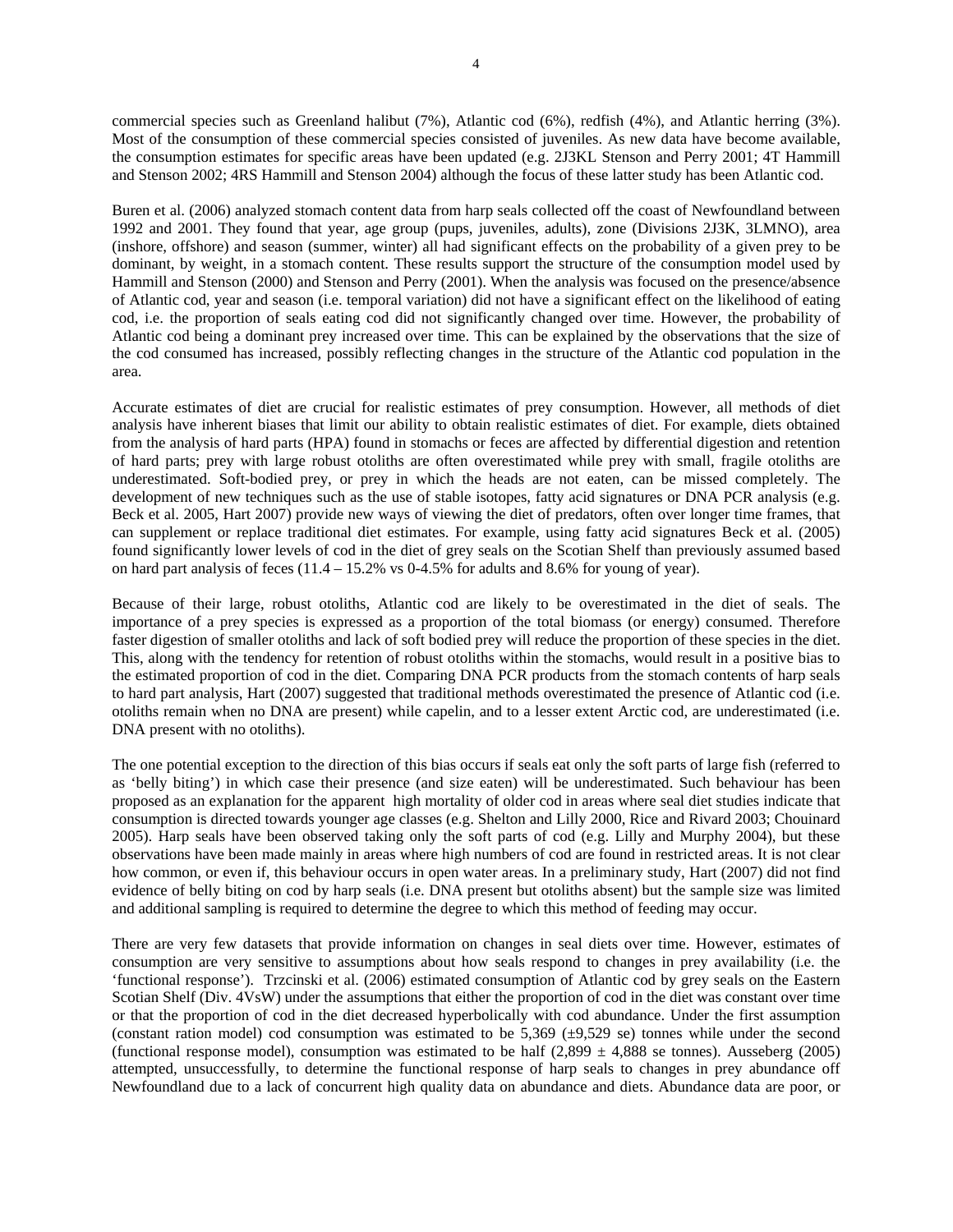totally lacking, for important prey species in inshore areas of northeast Newfoundland which is the only area where a extensive time series of seal diets are available.

Updated data on abundance, diets and distribution of harp, hood and grey seals has been collected under the Atlantic Seal Research Program, carried out by DFO from 2002 – 2006. In addition to traditional HPA for diets, fatty acid signatures and stable isotopes are being analyzed to provide alternate descriptions of the diet of these three species. Although analysis of the surveys has been completed (see above), results of the diet and distributional data will not be available until later in the 2007. Once available, these data will improve our ability to provide accurate estimates of consumption by these three seal species.

## *Estimating impact and multispecies modelling*

In order to determine the impact a predator is having on their prey species requires a substantial data on the predator, their prey and other components of the ecosystem. To date, the majority of research has been directed towards estimating the amount of prey consumed by predators. A few researchers have attempted to incorporate this mortality quantitatively into the population dynamics of the prey species, usually treating the predator as another 'fleet' (e.g. Mohn and Bowen 1996; Fue et al. 2001). However, this approach ignores the interactions that can occur within natural systems. Efforts to develop multispecies models either as part of an entire ecosystem (e.g. Ecopath and Ecosym models, e.g. Bundy et al. 2000; Bundy 2001, 2005; Pitcher et al. 2002, Heymans 2003, Morissette et al. 2006) or as a subset of 'critical' species (e.g. miminum realistic models (Koen-Alonso and Yodzis 2005, Punt and Butterworth 1995) have been limited by the lack of available data on most components of the ecosystem. Based on these ecosystem models, harp and hooded (likely grey) seals have been identified as key trophic species that are critical for maintaining ecosystem structure and function (Libralato et al. 2006; Koen-Alonso and Stenson 2006; Koen-Alonso unpublished data). Many of these studies were reviewed at the ICES workshop on the decline and recovery of cod stocks (ICES 2006).

McLaren et al. (2001) reviewed the available data on abundance, diets and consumption of fish by harp, hood and grey seals in Canada. They concluded that seals consume substantial amounts of commercial fish species as well as important forage species (e.g. capelin), but that the impact of these removals on the current fish stocks was difficult to determine. They also concluded that consumption of cod in the northern Gulf (4RS) and off Newfoundland (2J3KL) by harp seals is particularly large and may be contributing to the apparent high levels of mortality exhibited by these stocks. However, they pointed out that many of these fish stocks will probably take a long time to recover to exploitable levels even if all seal predation is removed. Finally, they concluded that a large reduction in harp seal numbers will probably result in a short term increase in cod stocks (and possibly decreases in shrimp and/or crab), but long term impacts are unknown.

In a review of the possible causes of the lack of recovery of cod stocks in Atlantic Canada, Rice and Rivard (2003) concluded that predation by seals is a factor contributing to the high total mortality of cod. However, this conclusion was based primarily on the large, and increasing, size of seal populations, data showing that seals eat Atlantic cod and the lack of information pointing to other factors rather than detailed analysis of the interactions (Lilly 2006).

While trying to account for the high mortality of cod that accompanied the collapse of the northern (2J3KL) cod stock, Shelton and Lilly (2000) concluded that unreported deaths caused by the offshore fishery was the most plausible explanation, but increasing mortality due to seal predation and changes in catchability may also have played a role. Harp seal predation is considered to be contributing to the high total mortality of cod in the offshore and the high natural mortality of adult cod inshore (DFO 2006) even though the available diet data (Lawson et al. 1995; Lawson and Stenson 1997; Stenson and Perry 2001; Buren et al. 2006) indicate that cod predation is primarily on young fish captured inshore.

In general, attempts to incorporate seal predation into cod population models have resulted in inconsistent results. Chouinard et al. (2005) correlated changes in natural mortality (M) estimates with changes in grey seal population in the southern Gulf of St. Lawrence. He concluded that seal predation may be a cause of increase M. However, as in 2J3KL, the seal diet data suggests seals consume mainly juveniles whereas evidence for an increase in M is for larger cod. Also, the estimated amount of cod consumed by seals (Hammill and Stenson 2000, 2002) is lower than required to account for the increase in M. To account for this discrepancy, Choiunard et al. (2005) assumed that the consumption estimates are incorrect due to sampling biases and that seals frequently do not consume the heads of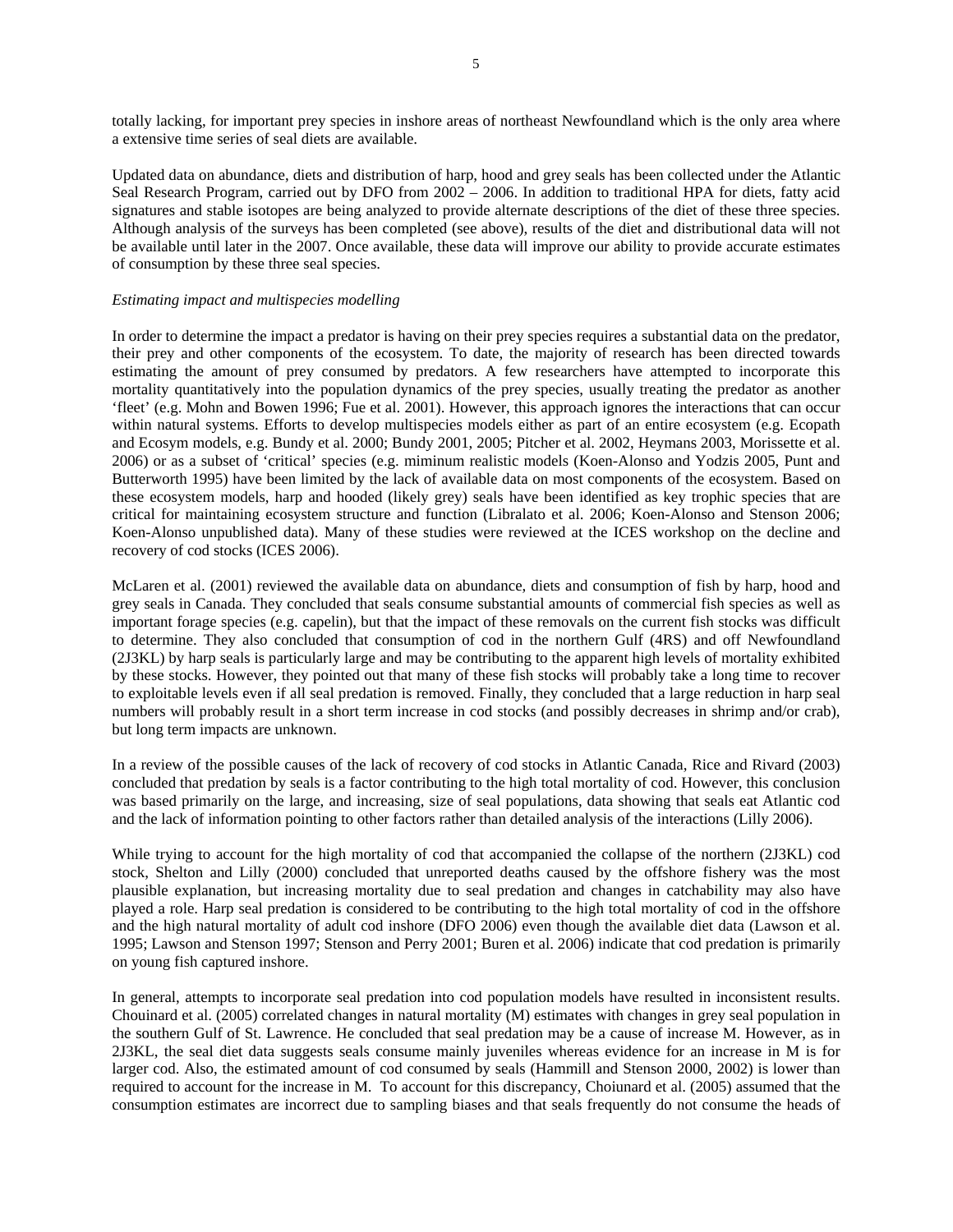larger seals. Using an inverse mass-balance model of the southern Gulf, Savenkoff et al. (2007) found that predation by marine mammals on fish increase from the mid 1980s to the mid 1990s while predation by large fish, on fish, decrease. Predation by seals was the main identified source of morality for many species. However, a high proportion (47%) of the total mortality of large cod could not be explained by either fishing or predation which suggests that mortality due to other predators (e.g. cetaceans or large sharks) may be underestimated. They concluded that seals could be playing a role in the non-recovery of cod, but since much of the mortality of large cod cannot be accounted for, the total impact cannot be determined.

Morissette et al. (2006) constructed an Ecopath model of the northern Gulf of St. Lawrence ecosystem in the mid 1980s. They found that harp seals were the third most important predator on vertebrate prey following large Atlantic cod and redfish. They concluded that both marine mammals and fisheries had an impact on the trophic structure during this period which is prior to the collapse of commercially exploited demersal fish stocks.

Early studies of the eastern Scotian Shelf (4VsW) suggested that grey seal predation was impeding cod recovery (Fu et al. 2001) while a subsequent study using a similar cod population dynamics model (Trzcinski et al. 2006) found that grey seals account for only a small, although perhaps significant, fraction of natural mortality. Bundy and Fanning (2005) constructed an ecosystem mass-balance model (Ecopath) of the eastern Scotian shelf to compare ecosystem structure before and after the cod collapse. They found that although grey seals are important predators of both large and small cod, there was a large component of mortality that could not be explained. They also suggested that small cod may compete with sand lance, herring and capelin for food (large zooplankton). As all three of these species are also consumed by seals, it would be difficult to predict even the direction of the change in cod numbers if seal populations change. Using a similar model, Bundy (2005) also found that the majority of mortality on large cod cannot be explained by the model and that the available data do not substantially support the hypothesis that grey seals are a major source of cod mortality. However, she also points out that there is considerable uncertainty in these models due to a lack of data on many important components.

Cetaceans have been identified as important predators in a number of ecosystems (e.g. Laidre et al. 2004; Tjelmeland and Lindstrøm 2005; Witteveen et al. 2006; Kock et al. 2006). Overholtz and Link (2007) estimated that marine mammals, primarily cetaceans, consumed substantial amounts of Atlantic herring in the Gulf of Maine-Georges Bank area, second only to demersal fish. Studies on fin whales, humpback whales, minke whales and harbour porpoise indicate that they consumed primarily sandlance during the 1970s and 1980s, but fed heavily on Atlantic herring once herring stocks improved during the 1990s. Preliminary data indicates Atlantic cod are an important prey of harbour porpoise in the Gulf of St. Lawrence (Lawson and Stenson unpublished data). Based upon mass balance models of the Newfoundland ecosystem, Libralato et al. (2006) and Koen-Alonso (personal communication) identified cetaceans as key tropic species. Unfortunately, due to the lack of recent data, estimates of consumption by cetaceans in the northwest Atlantic are based primarily upon assumptions about abundance and/or diets (e.g. Pitcher et al. 2002; Heymans 2003; Overholtz and Link 2007). Therefore, until new data are available it will not be possible to estimate the true impact of cetaceans on fish stocks or how their consumption relates to that of seals.

Research to identify the impact of marine mammals on fish stocks in other areas are also ongoing. The North Atlantic Marine Mammal Commission (NAMMCO) established a working group to identify data gaps and develop models that can be used to determine the economic aspects of marine mammal-fisheries interactions. The working group has met a number of times to review methods of estimating diet and consumption (including their uncertainty), identify appropriate modelling methods and then to review progress on the modelling. They concluded that better data on diet and consumption were needed before marine mammals could be adequately represented in models and recommended that a general modelling approach involving the use of "minimum realistic" models be used. The most recent meeting was held in 2004 when they reviewed recent developments on diets, consumption, energy requirements and multispecies modelling. Although they recognized substantial improvements in diet data, energy requirements and methods of estimating consumption, the working group noted that available musltispecies models were preliminary and not sufficiently developed for identifying impacts on fish stocks or making management decisions (NAMMCO 2003, 2004).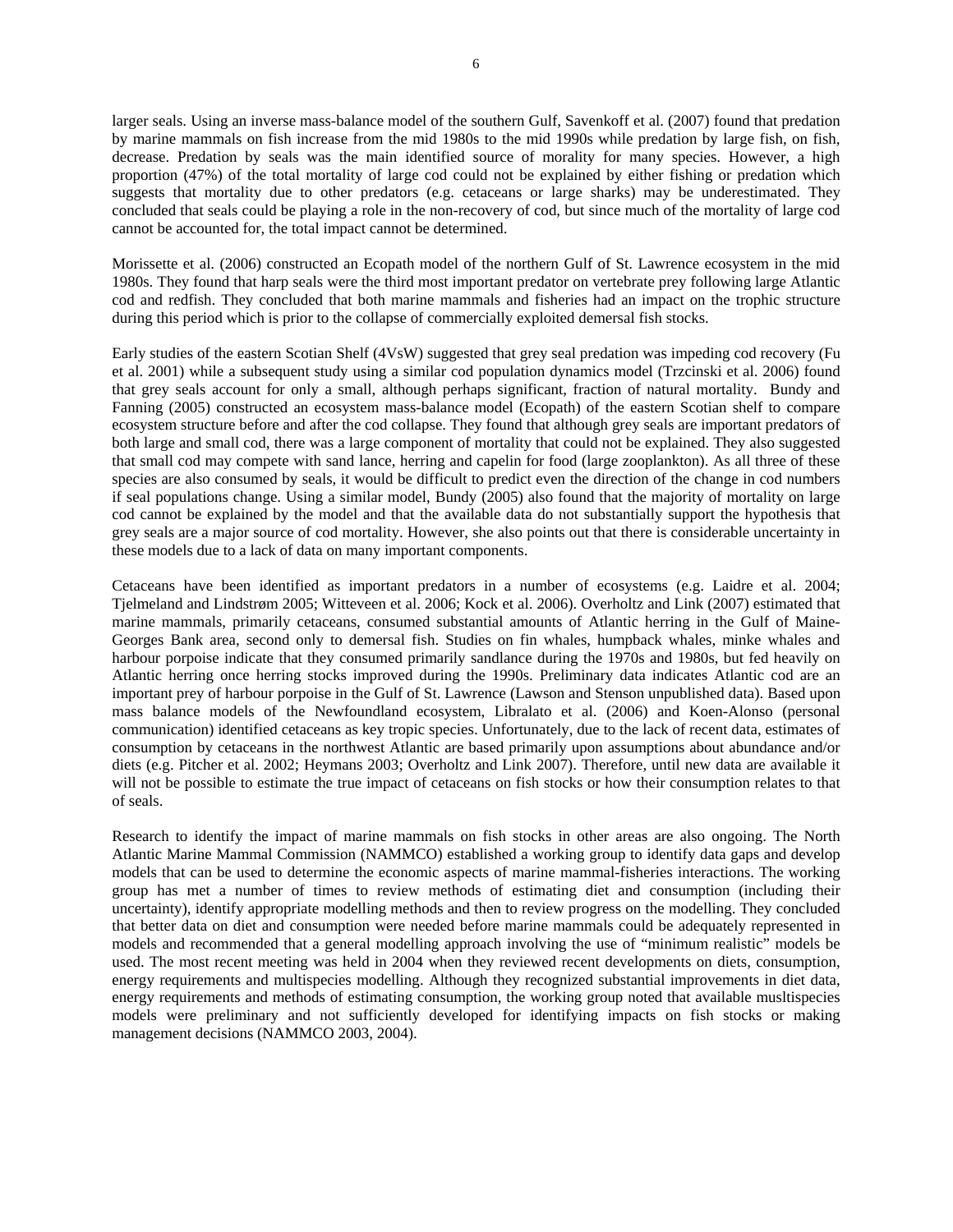## **FUTURE RESEARCH**

Although substantial progress has been made in the past decade to improve our understanding of seal fisheries interactions, considerable research is still required. New estimates of abundance are available (Hammill and Stenson 2005, 2006; Trzcinski et al. 2006; Hammill et al. in press) and additional data have been collected on the diet of seals which are currently being analyzed using traditional and new approach such as fatty acid signatures and DNA PCR. Once completed, consumption models can be updated to provide more accurate estimates of prey consumption. Also, the use of fatty acid signatures and DNA analysis of stomach contents will provide data that can be used to determine to what extent 'belly biting' occurs.

Unfortunately, significant data gaps remain that hinder our ability to understand the feeding behaviour of seals. Additional sampling is required to estimate the offshore diets of harp seals, seasonal changes in the diet of grey seals and the diets of hooded seals. Also, the relationship between prey availability and selection by predators (i.e. the functional response) which is critical for predicting the amount of prey consumed and if prey switching may occur, is poorly understood. Concurrent data on diets and prey abundance, over a range of prey levels, are required to quantify these relationships.

Cetaceans have been identified as important predators in many ecosystems. However, we have very little data with which to evaluate the impact of cetaceans on fish stocks; there is limited information on diets, distribution or abundance for most species. An international effort to estimate abundance of cetaceans across the north Atlantic is scheduled for this coming summer. Along with improved data on diets obtained from fatty acid signatures, it will provide valuable data on distribution and abundance of cetaceans that can be used to estimate consumption.

Most importantly, there are significant gaps in our understanding of the prey population dynamics and ecological interactions among the various biological and biological components of the ecosystem. In particular, any estimate of the impact of seals on commercial fish stocks is extremely sensitive to estimates of numbers at age and assumptions about natural mortality and other sources of predation. A common factor to many of the models used to examine this question concluded that cod stocks exhibit high levels of unexplained mortality (eg. Shelton and Lilly 2000; Chouinard et al. 2005; Bundy and Fanning 2005; Savenkoff et al. 2007). Directed research toward explaining this mortality is critical for estimating the impact of seals on these stocks.

To date, most of the research on impacts of seal predation has focused on interactions with Atlantic cod. These approach need to be applied to other prey species that may be impacted. Also, current research has examined direct predation mortality. However, trophic interactions that involve competition between important fish stocks and high level predators may be more important (e.g. Bundy and Fanning 2005; Lilly 2006; Koen-Alonso pers. comm.). Improved multispecies models (either mass-balance or dynamic models) are required to address this issue as well as the potential for positive feedback on the target fish species by seal predation on other fish predators.

Research to address these questions is continuing in many arenas. Scientists are collecting the required data and developing appropriate models to determine the impact of marine mammals on fisheries, as well as the impact of fisheries on marine mammals, in ocean systems around the world (e.g. Alaska Witteveen et al. 2006, Hennen 2006; Norwegian and Barents Seas Nilssen et al. 2000, Tjelmeland and Linstrøm 2005, Sivertsen et al. 2006; North Sea Hansen and Harding 2006; Scotland Butler et al. 2006, Thompson et al. 2007; Namibia Mecenero et al. 2006; Chile Hückstädt and Krautz 2004; Argentina Koen-Alonso and Yodzis; Southern Ocean Kock et al. 2006). The continued development of multispecies models is a priority of the North Atlantic Marine Mammal Commission (NAMMCO 2003, 2004) although the working group has not met recently.

In Canada, the Department of Fisheries and Oceans is hosting a two-part international workshop to review the impacts of seals on Atlantic cod stocks in eastern Canadian waters. The objectives of the workshop are:

- 1. to review research on the trophic interactions (e.g., impacts of predation) between seals and Atlantic cod stocks in eastern Canada, with a focus on grey and harp seals,
- 2. to review similar research conducted elsewhere that may provide insight into the effects of grey and harp seal predation on Atlantic cod stocks,
- 3. to review research on the effects of seal-transmitted parasites as a source of fish mortality,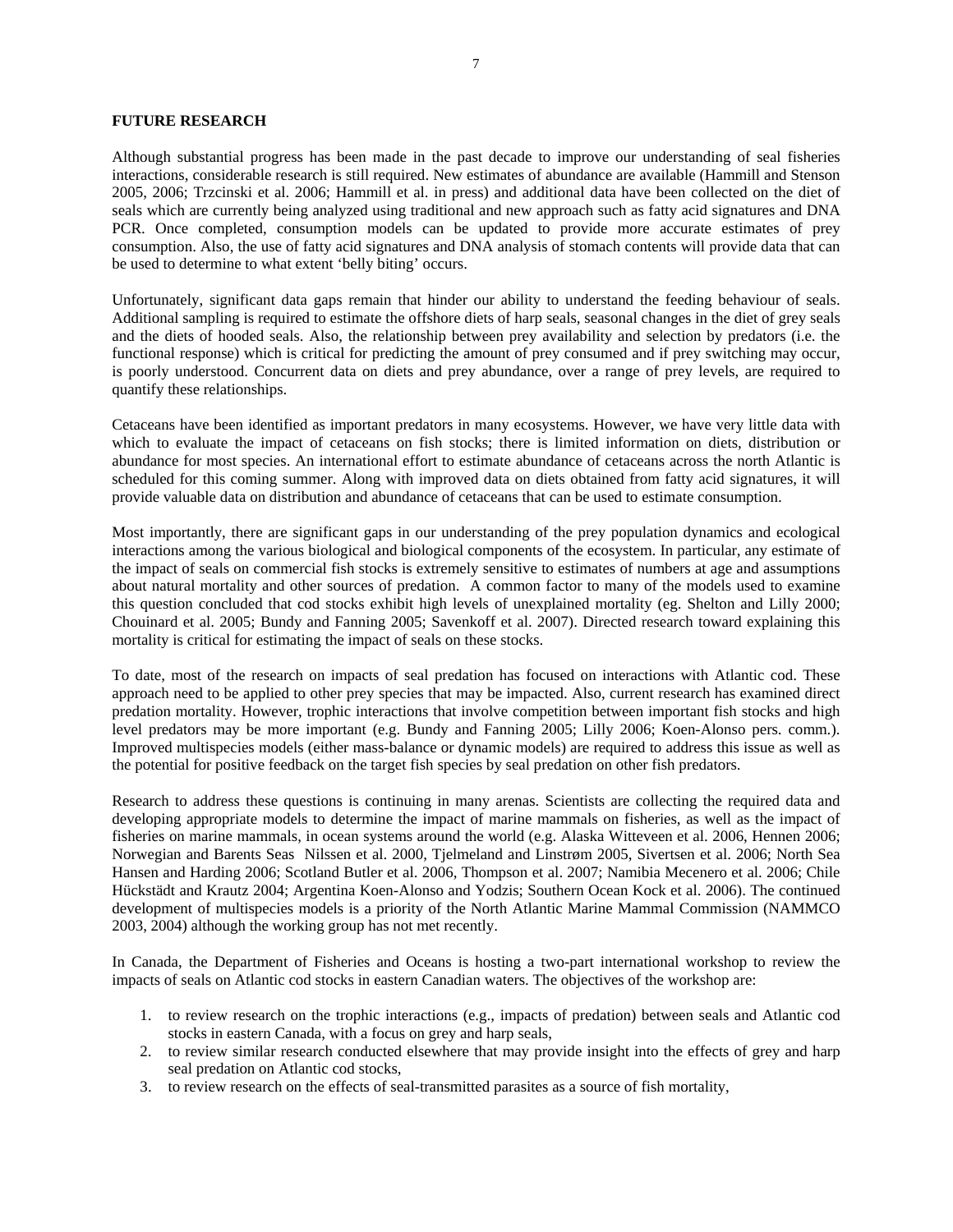- 4. to review research on the negative non-trophic indirect effects of seals on spawning success and feeding behaviour of fish,
- 5. to review available information on the impact of reductions in seal population size on fish population size and exploitable biomass, and the economics of seal management
- 6. to consider the design of experimental or other research that would clarify the impact of seals on the dynamics of cod stocks.

The first Workshop, scheduled for November 2007, will review research results and identify data analyses and modelling studies that could be carried out with existing data to more fully address the Workshop objectives. The second Workshop, approximately 9-12 months later, would review these new analyses and modelling results.

In 1995 NAFO and ICES sponsored a symposium on the ecological role of marine mammals. NAFO has proposed to hold a second symposium in the fall of 2008 on the same topic with the objective to bring together oceanographers, marine mammalogists, theoretical modelers, and fisheries biologists, to present and discuss the advances over the past 13 years in understanding the role of marine mammals in the ecosystem. A draft symposium announcement is presented in Figure 4. Together with the Canadian workshop, this symposium will provide an opportunity to ensure that the data gaps that have been identified are being addressed and to review the results of models designed to estimate the impact of seals and other marine mammals on commercial fish stocks.

## **REFERENCES**

ASSEBURG, C. 2006. A Bayesian approach to modelling field data on multispecies predator-prey interactions. Ph.D. Thesis. University of St. Andrews, St. Andrews, Scotland.

AUSTIN, D., W.D. BOWEN AND J.L. MCMILLAN. 2004. Intraspecific variation in movement patterns: modelling individual behaviour in a large marine predator. Oikos 105:15-30.

BECK, C.A., S.J. IVERSON, W.D. BOWEN AND W. BLANCHARD. 2007. Sex differences in grey seal diet reflect seasonal variation in foraging behaviour and reproductive expenditure: evidence from quantitative fatty acid signature analysis. Journal of Animal Ecology. 76:490-502.

BOULVA, J. and I. A. MCLAREN. 1979. Biology of the harbor seal, *Phoca vitulina,* in eastern Canada. Bulletin of the Fisheries Research Board of Canada 200: 23 p.

BOWEN, W.D., J.L. MCMILLAN AND R. MOHN. 2003. Sustained exponential population growth of the grey seal on Sable Island, ICES Journal of Marine Science. 60:1265-1374.

BOWEN, W.D., J.L. MCMILLAN AND W. BLANCHARD. 2006. Reduced population growth in grey seals at Sable Island: Evidence from pup production and age of primiparity. Marine Mammal Science.23:48-64.

BUNDY, A. 2001. Fishing on ecosystems: the interplay of fishing and predation in Newfoundland – Labrador. Canadian Journal of Fisheries and Aquatic Science 58:1153-1167.

BUNDY, A. 2005. Structure and functioning of the eastern Scotian Shelf ecosystem before and after the collapse of groundfish stocks in the early 1990s. Canadian Journal of Fisheries and Aquatic Science. 62:1453-1473.

BUNDY, A. AND L.P. FANNING. 2005. Can Atlantic cod (*Gadus morhua*) recover? Exploring trophic explanations for the non-recovery of the cod stock on the eastern Scotian Shelf, Canada. Canadian Journal of Fisheries and Aquatic Science. 62:1474-1489.

BUNDY, A., G. LILLY AND P. SHELTON. 2000. A mass balance model of the Newfoundland-Labrador shelf. Canadian Technical Reports on Fisheries and Aquatic Science. No. 2310.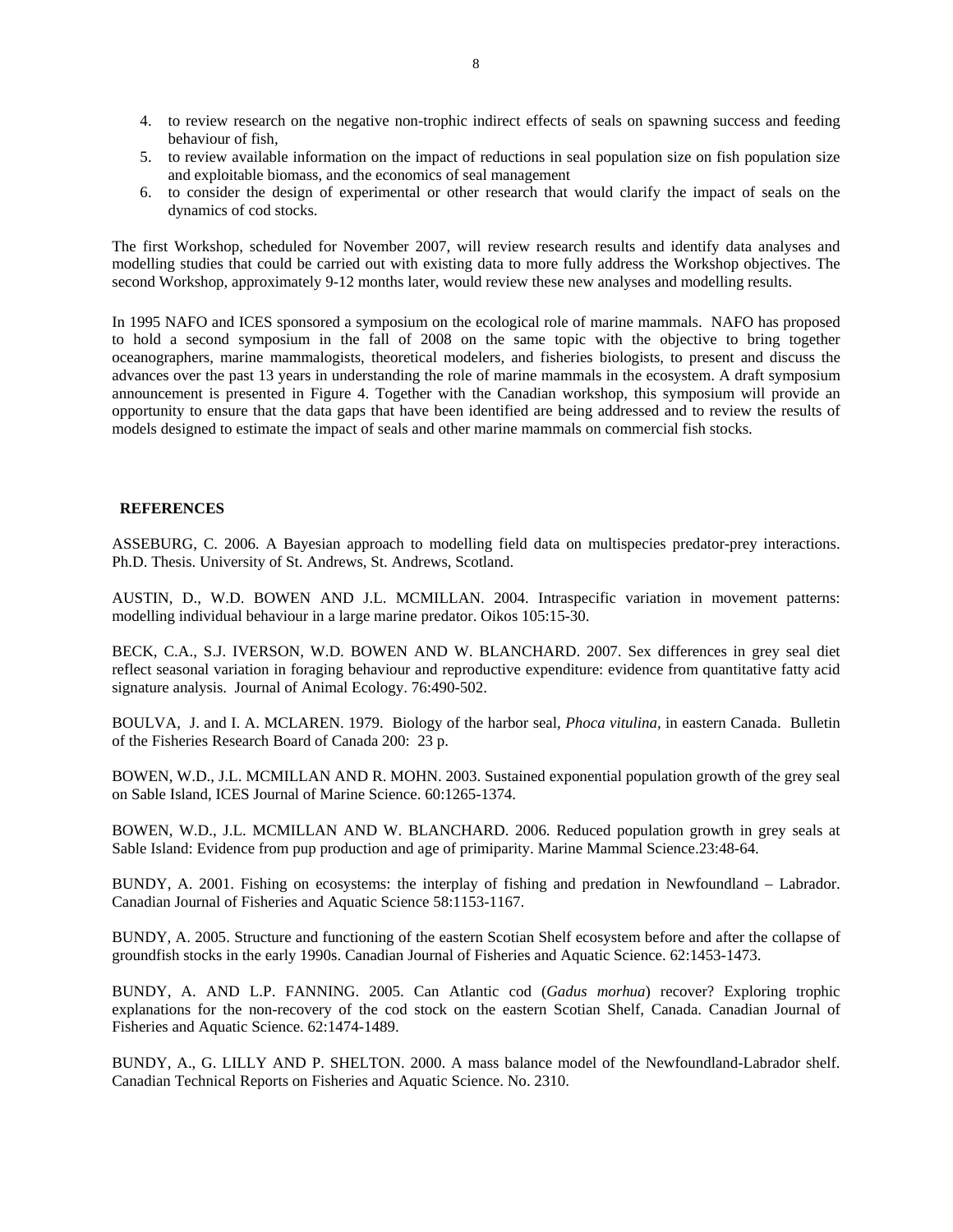BUREN, A.D., M. KOEN-ALONSO AND G. B. STENSON. 2006MS. Predator-prey interaction between harp seals and Atlantic cod: An exploration of sources of variation. In: Report of the Workshop on the Decline and Recovery of cod Stocks throughout the North Atlantic, including tropho-dynamic effects (WKDRCS). ICES CM 2006/OCC:12 pp. 151-152.

BUTLER, J.R.A., S.J. MIDDLEMAS, I.M. GRAHAM, P.M. THOMPSON AND J.D. ARMSTRONG. 2006. Modelling the impacts of removing seal predation from Atlantic salmon, *Salmo salar*, rivers in Scotland: a tool for targeting conflict resolution. Fisheries Management and Ecology 13:285-291.

CHOUINARD, G.A., D.P. SWAIN, M.O. HAMMILL AND G.A. POIRIER. 2005. Covariation between grey seals (*Halichoerus grypus*) abundance and natural mortality of cod (*Gadus morhua*) in the southern Gulf of St. Lawrence. Canadian Journal of Fisheries and Aquatic Science. 62:1991-2000.

DFO [DEPARTMENT OF FISHERIES AND OCEANS]. 2006MS. Stock assessment of northern (2J3KL) cod in 2006. Canadian Science Advisory Secretariat Science Advisory Report 2006/015

FRANK, K.T., B. PETRIE AND N.L. SHACKELL. 2007. The ups and downs of trophic control in continental shelf ecosystems. TRENDS in Ecology and Evolution. 22:236-242.

FU, C., R. MOHN AND L.P. FANNING. 2001. Why the Atlantic cod (*Gadus morhua*) stock off eastern Nova Scotia has not recovered. Canadian Journal of Fisheries and Aquatic Science. 58:1613-1623.

HAMMILL, M. O. AND G. B. STENSON. 2000. Estimated prey consumption by harp seals (*Phoca groenlandica*), grey seals (*Halichoerus grypus*), harbour seals (*Phoca vitulina*) and hooded seals (*Cystophora cristata*) in Atlantic Canada. Journal of Northwest Atlantic Fisheries Science.26:1-23.

HAMMILL, M.O. AND G. B. STENSON. 2002MS. Estimated Consumption of Atlantic cod (*Gadus morhua*) and some other prey by grey seals (*Halichoerus grypus*) and harp seals (*Phoca groenlandica*) in the southern Gulf of St. Lawrence (NAFO Division 4T). DFO, Canadian Science Advisory Research Document. 2002/054.

HAMMILL, M.O. AND G. B. STENSON. 2004MS. Estimated Consumption of Atlantic cod (*Gadus morhua*), by Harp seals (*Phoca groenlandica*), in NAFO Zone 4RS. DFO, Canadian Science Advisory Research Document. 2004/093

HAMMILL, M.O. AND G. B. STENSON. 2005MS. Abundance of northwest Atlantic harp seals (1960 - 2005). DFO, Canadian Science Advisory Secretariat. Research Document 2005/090.

HAMMILL, M. O. AND G. B, STENSON. 2006MS. Abundance of northwest Atlantic hooded seals (1960-2005). DFO Canadian Science Advisory Secretariat Research Document. 2006/068.

HAMMILL, M.O., G.B. STENSON, R.A. MYERS AND W.T. STOBO. 1998. Pup production and population trends of the grey seal (*Halichoerus grypus*) in the Gulf of St Lawrence. Canadian Journal of Fisheries and Aquatic Science 55:423-430.

HAMMILL, M.O., J.F. GOSSELIN AND G.B. STENSON. In press. Abundance of Northwest Atlantic grey seals in Canadian waters. NAMMCO Sci. Publ. 7:XXX-XXX.

HANSEN, B.J.L. AND K.C. HARDING. 2006. On the potential impact of harbour seal predation on the cod population in the eastern North Sea. Journal of Sea Research. 56:329-337.

HART, K. 2007. A molecular approach to species-specific identification of prey in the stomach contents of harp seals (*Pagophilus groenlandicus*). B.Sc. Thesis. Memorial University, St. John's, Newfoundland

HARWOOD, J. 1992. Assessing the competitive effects of marine mammal predation on commercial fisheries. South African Journal of Marine Science. 12: 689-693.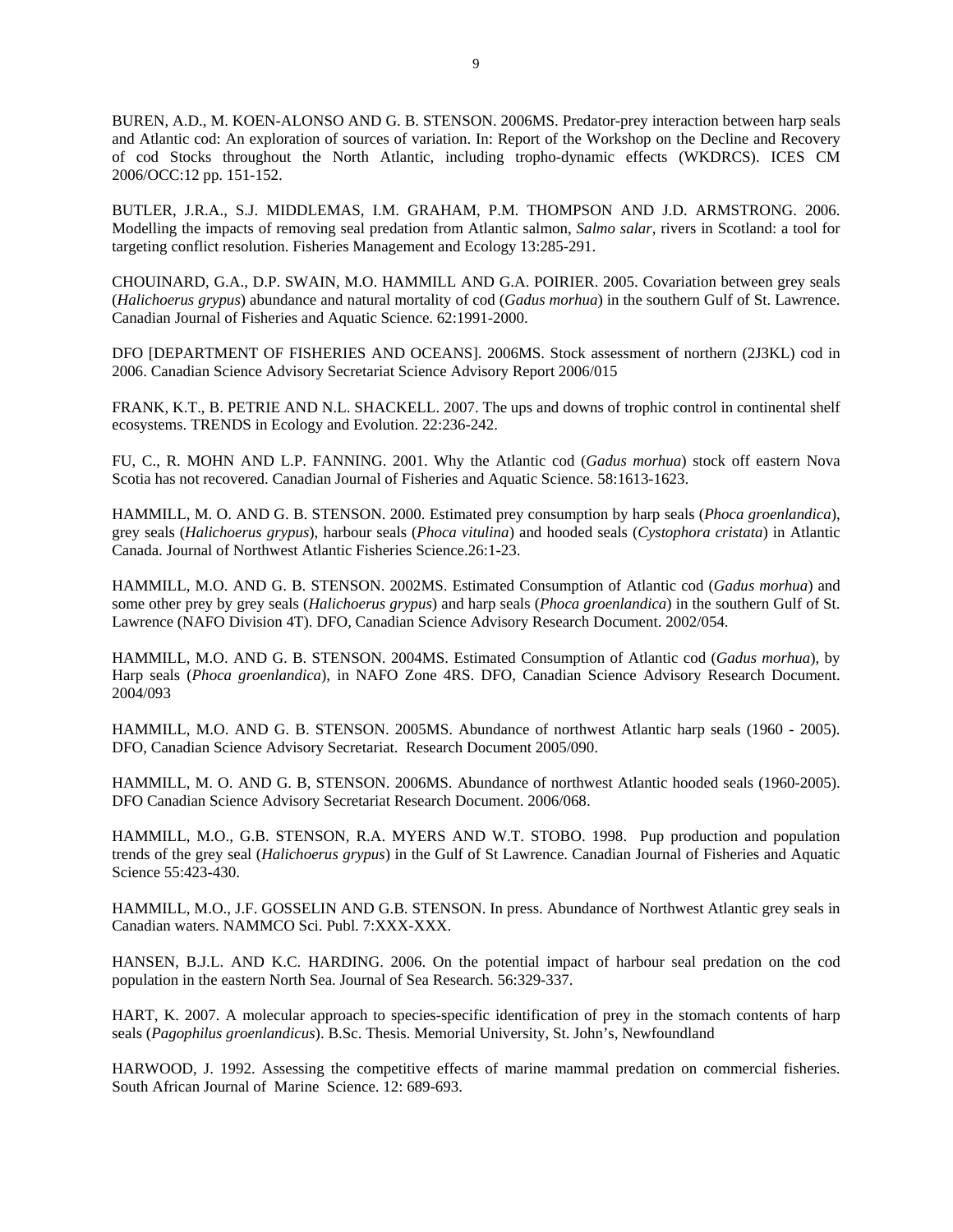HARWOOD, J. AND J. P. CROXALL. 1988. The assessment of competition between seals and commercial fisheries in the North Sea and the Antarctic. Marine Mammal Science 4: 13-33.

HENNEN, D. 2006. Associations between the Alaska Steller seal lion decline and commercial fisheries. Ecological Applications 16:704-717.

HEYMANS, J.J. 2003MS. Ecosystem models of Newfoundland and southeastern Labrador: additional information and analyses for 'Back to the Future'. Fisheries Centre Research Reports Vol. 11 No. 5. The Fisheries Centre, University of British Columbia, Vancouver, B.C. Canada.

HÜCKSTÄDT, L.A. AND M.C. KRAUTZ. 2004. Interactions between southern sea lions *Otaria flavescens* and jack mackerel *Trachurus symmetricus* commercial fisheries off central Chile: a geostatistical approach. Marine Ecology Progress Series 282:285-294

ICES [INTERNATIONAL COUNCIL FOR THE EXPLORATION OF THE SEA]. 2006MS. Report of the Workshop on the decline and recovery of cod stocks throughout the North Atlantic, including tropho-dynamic effects (WKDRCS), 9-12 may 2006, St. John's, Canada ICES CM 2006/OCC:12. 155pp.

KOCK, K.-H., M.G. PURVIS AND G. DUHAMEL. 2006. Interactions between cetacean and fisheries in the southern ocean. Polar Biology. 29:379-388.

KOEN-ALONSO, M., AND G. STENSON. 2006MS. Keystone species: definitions and related concepts in an applied context. Pg 9-20 in "Background scientific information for candidate criteria for considering species and community properties to be ecologically significant", J. Rice (Ed.), DFO Can. Sci. Advis. Sec. Res. Doc. 2006/089. 82 pp.

KOEN-ALONSO, M AND P. YODZIS. 2005. Multispecies modelling of some components of the marine community of northern and central Patagonia, Argentina. Canadian Journal of Fisheries and Aquatic Science. 62:1490-1512.

LAIDRE, K.L., M.P. HEIDE-JØRGENSEN, O.A. JØRGENSEN AND M.A. TREBLE. 2004. Deep-ocean predation by a high Arctic cetacean. ICES Journal of Marine Science. 61:430-440.

LAWSON, J. W. AND G. B. STENSON. 1997. Diet of northwest Atlantic harp seals (*Phoca groenlandica*) in offshore areas. Canadian Journal of Zoology 75:2095-2106.

LAWSON, J. W., G. B. STENSON AND D. MCKINNON. 1995. Nearshore diet of harp seals (*Phoca groenlandica*) in the northwest Atlantic during 1990-1993. Canadian Journal of Zoology. 75:1805-1818.

LIBRALATO, S., V. CHRISTENSEN AND D. PAULY. 2006. A method for identifying keystone species in food web models. Ecological modelling 195:153-171.

LILLY, G.R. 2006MS. The decline and non-recovery of northern (2J3KL) cod, with brief remarks on cod in 3Ps In: Report of the Workshop on the Decline and Recovery of cod Stocks throughout the North Atlantic, including tropho-dynamic effects (WKDRCS). ICES CM 2006/OCC:12 pp. 75-103.

MALOUF, A. 1986. Seals and sealing in Canada. Report of the Royal Commission. Canadian Government Publications Centre, Ottawa, Canada

MCLAREN, I., S. BRAULT, J. HARWOOD AND D. VARDY. 2001MS. Report of the eminent panel on seal management. Department of Fisheries and Ocean, Canada. Available at www.dfo-mpo.gc.ca.

MECENERO, S., S.P. KIRKMAN AND J.-P. ROUX. 2006. A refined fish consumption model for lactating Cape fur seals (*Arctocephalus pusillus pusillus*), based on scat analyses. ICES Journal of marine Science. 63:1551-1566.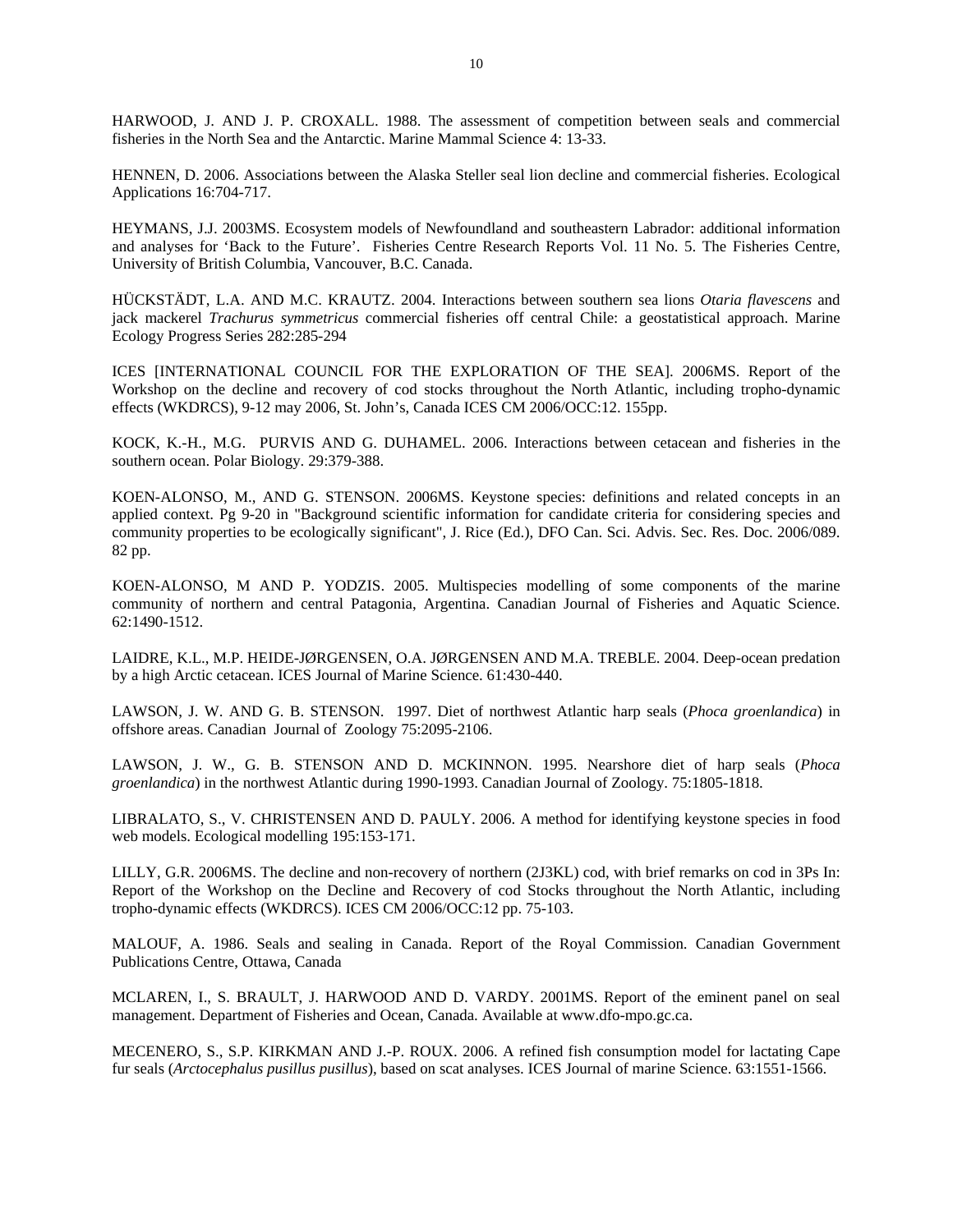MOHN, R. AND W.D. BOWEN. 1996. Grey seal predation on the eastern SCotian Shelf: modelling the impact on Atlantic cod. Canadian Journal of Fisheries and Aquatic Science. 53:2722-2738.

MORISETTE, L., M.O. HAMMILL AND C. SAVENKOFF. 2006. The trophic role of marine mammals in the northern Gulf of St. Lawrence. Marine Mammal Science 22:74-103.

NAMMCO [NORTH ATLANTIC MARINE MAMMAL COMMISSION]. 2003. Report of the tenth meeting of the Scientific Committee. In: *NAMMCO Annual Report 2002*, NAMMCO, Tromsø, pp. 173-281.

NAMMCO [NORTH ATLANTIC MARINE MAMMAL COMMISSION]. 2004. Report of the Working Group on Marine Mammals and fisheries in the North Atlantic: estimating consumption and modelling interactions. 22-24 October, 2004. Oslo, Norway.

NILSSEN, K.T., O.-P. PEDERSEN, L.P. FOLKOW AND T. HAUG. 2000. Food consumption estimates of Barents Sea harp seals. NAMMCO Scientific Publications. 2:9-27.

OVERHOLTZ, W.J. AND J.S. LINK 2007. Consumption impacts by marine mammals, fish and seabirds on the Gulf of Maine-Georges Bank Atlantic herring (*Clupea harengus*) complex during the years 1977 – 2002. ICES Journal of Marine Science 64:83-96.

PITCHER, T.J., J.J.S. HEYMANS AND M. VASCONCELLOS. 2002MS. Ecosystem models of Newfoundland for the time periods 1995, 1985, 1900 and 1450. The Fisheries Centre, University of British Columbia, Vancouver, B.C. Canada ISSN 1198-6727.

PUNT, A.E. AND D.S. BUTTERWORTH. 1995. The effects of future consumption by the cape fur seal on catches and catch rates of the cape hakes. 4. Modelling the biological interaction between cape fur seals *Arctocephalus pusillus pusillus* and the cape hakes *Merluccius capensis* and *M. paradoxus*. South African Journal of Marine Science 16:255-285.

SAVENKOFF, C., M. CASTONGUAY, A. F. VÉZINA, S.-P. DESPATIE, D. CHABOT, L. MORISSETTE, AND M. O. HAMMILL. 2004 Inverse modelling of trophic flows through an entire ecosystem: the northern Gulf of St. Lawrence in the mid-1980s Canadian Journal of Fisheries and Aquatic Science. 61: 2194–2214

SAVENKOFF, C., D. P. SWAIN, J.M. HANSON, M. CASTONGUAY, M.O. HAMMILL, H. BOURDAGES, L. MORISSETTE AND D. CHABOT. 2007. Effects of fishing and predation in a heavily exploited ecosystem: comparing periods before an dafter the collapse of groundfish in the southern Gulf of St. Lawrence (Canada). Ecological Modelling 204:115-128.

SERGEANT, D.E. 1991. Harp seals, man and ice. Canadian Special Publication of Fisheries and Aquatic Sciences 114: 153p.

SHELTON, P.A. AND G.R. LILLY. 2000. Interpreting the collapse of the northern cod stock from survey and catch data. Canadian Journal of Fisheries and Aquatic Science. 57:2230-2239.

SIVERSTEN, S.P., T. PEDERSEN, U. LINDSTRØM AND T. HAUG. 2006. Prey partitioning between cod (*Gadus morhua*) and minke whale (*Balaenoptera acutorostrata*) in the Barents Sea. Marine Biology Research. 2:89-99.

STENSON, G. B. 2005MS. Estimates of human induced mortality in Northwest Atlantic Harp Seals, 1952-2004. DFO Canadian Science Advisory Research Document. 2005/050.

STENSON, G. B. 2006MS. Hunt induced mortality in northwest Atlantic hooded seals. DFO Canadian Science Advisory Research Document 2006/066.

STENSON, G. B. AND M. O. HAMMILL. 2004MS Quantifying uncertainty in estimates of Atlantic cod (*Gadus morhua*) consumption by harp seals (*Phoca groenlandica*). DFO Canadian Science Advisory Research Document. 2004/089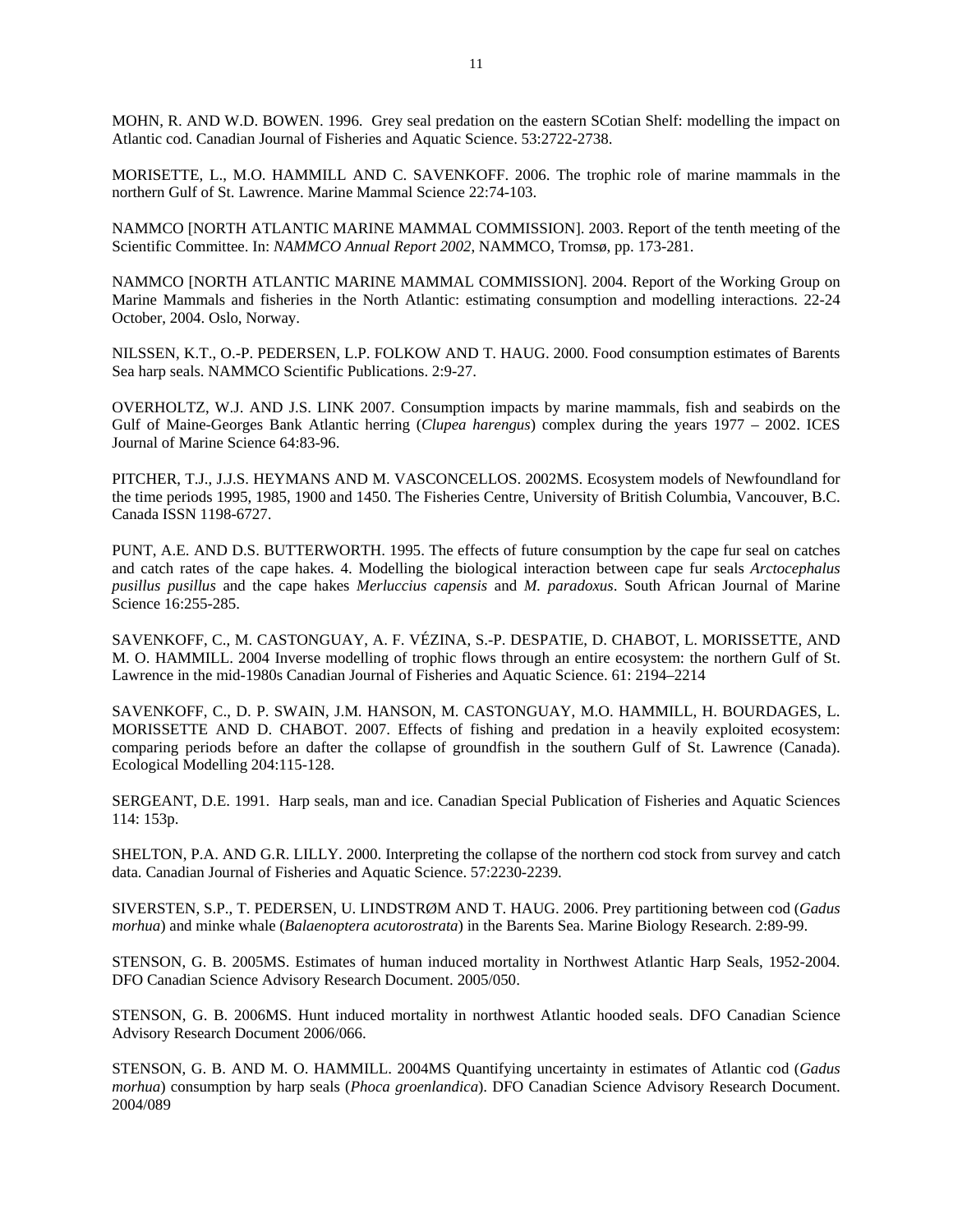STENSON, G. B. AND M.O. HAMMILL. 2006MS. Estimating consumption of Atlantic cod (*Gadus morhua*) by harp seals (*Pagophilus groenlandicus*) In: Report of the Workshop on the Decline and Recovery of cod Stocks throughout the North Atlantic, including tropho-dynamic effects (WKDRCS). ICES CM 2006/OCC:12 pp. 152-154.

STENSON G. B. AND E. A. PERRY. 2001MS. Incorporating uncertainty into estimates of Atlantic Cod (*Gadus morhua*), Capelin (*Mallotus villosus*) and Arctic Cod (*Boreogadus saida*) consumption by harp seals in NAFO Divisions 2J3KL. DFO Canadian Stock Assessment Secretariat Research Document. 2001/074.

STENSON, G. B. AND B. SJARE. 1997MS. Seasonal distribution of harp seals, (*Phoca groenlandica*) in the northwest Atlantic. ICES C. M. 1997/CC:10. 23p.

THOMPSON, P.M., B. MACKEY, T.R. BARTON, C. DUCK AND J.R.A. BUTLER. 2007. Assessing the potential impact of salmon fisheries management on the conservation status of harbour seals (*Phoca vitulina*) in north-east Scotland. Animal Conservation. 10:48-56.

TJELMELAND, S. AND U. LINDSTRØM. 2005. An ecosystem element added to the assessment of Norwegian spring-spawning herring: implementing predation by minke whales. ICES Journal of Marine Science. 62:285-294.

TRZCINSKI, M. K., R. MOHN AND W. D. BOWEN. 2006. Continued decline of an Atlantic cod population: How important is gray seal predation? Ecological Applications 16:2276-2292.

WITTEVEEN, B. H., R. J. FOY AND K. M. WYNNE. 2006. The effect of predation (current and historical) by humpback whales (*Megaptera novaeangliae*) on fish abundance near Kodiak Island, Alaska. Fisheries Bulletin 104:10-20.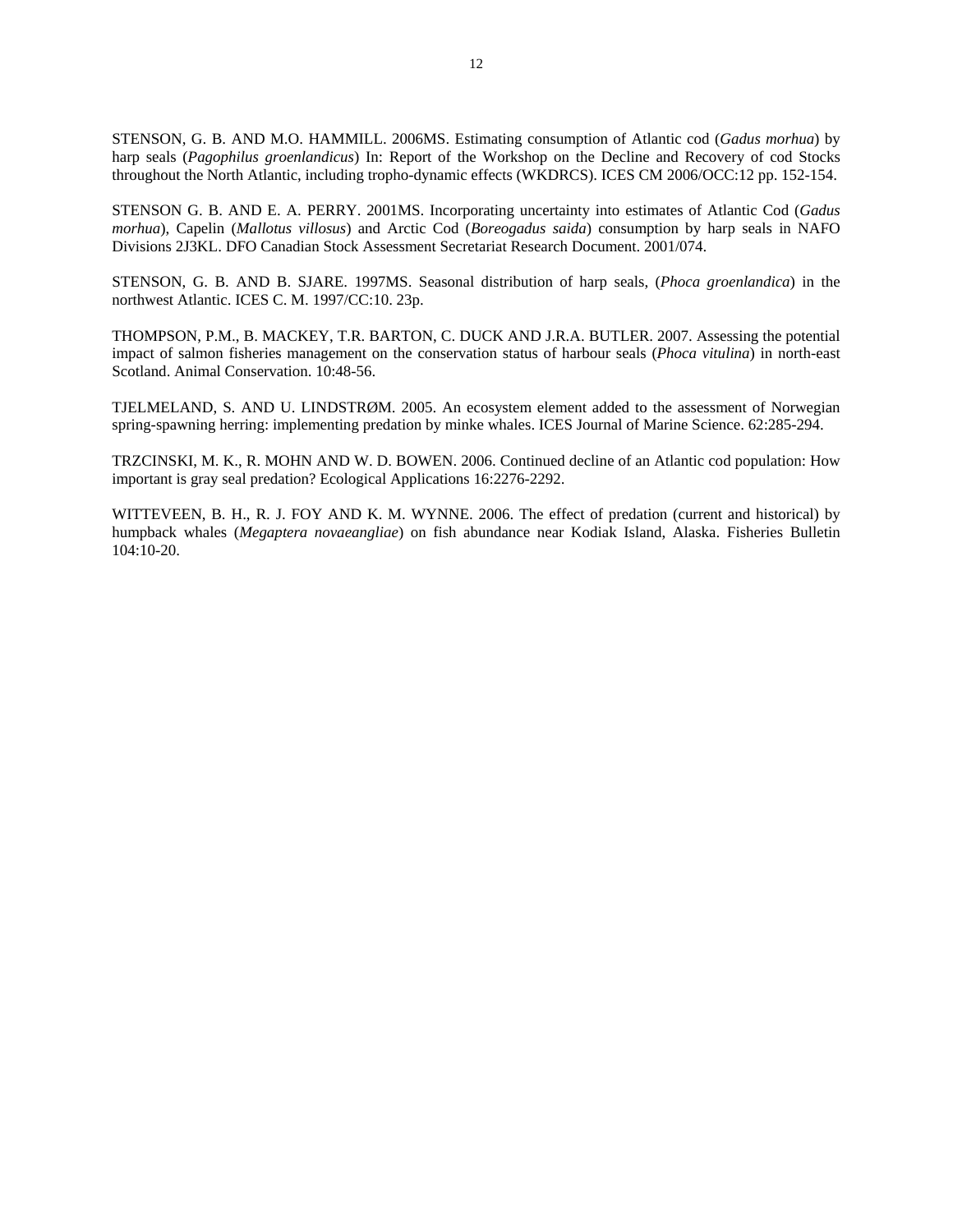

Figure 1. Estimated population size (and 95% C.I.) of northwest Atlantic harp seals 1960 – 2007. From Hammill and Stenson (unpublished data)



Figure 2. Changes in estimated total population (and 95% CI) of Northwest Atlantic hooded seals between 1960 and 2005 (from Hammill and Stenson 2006).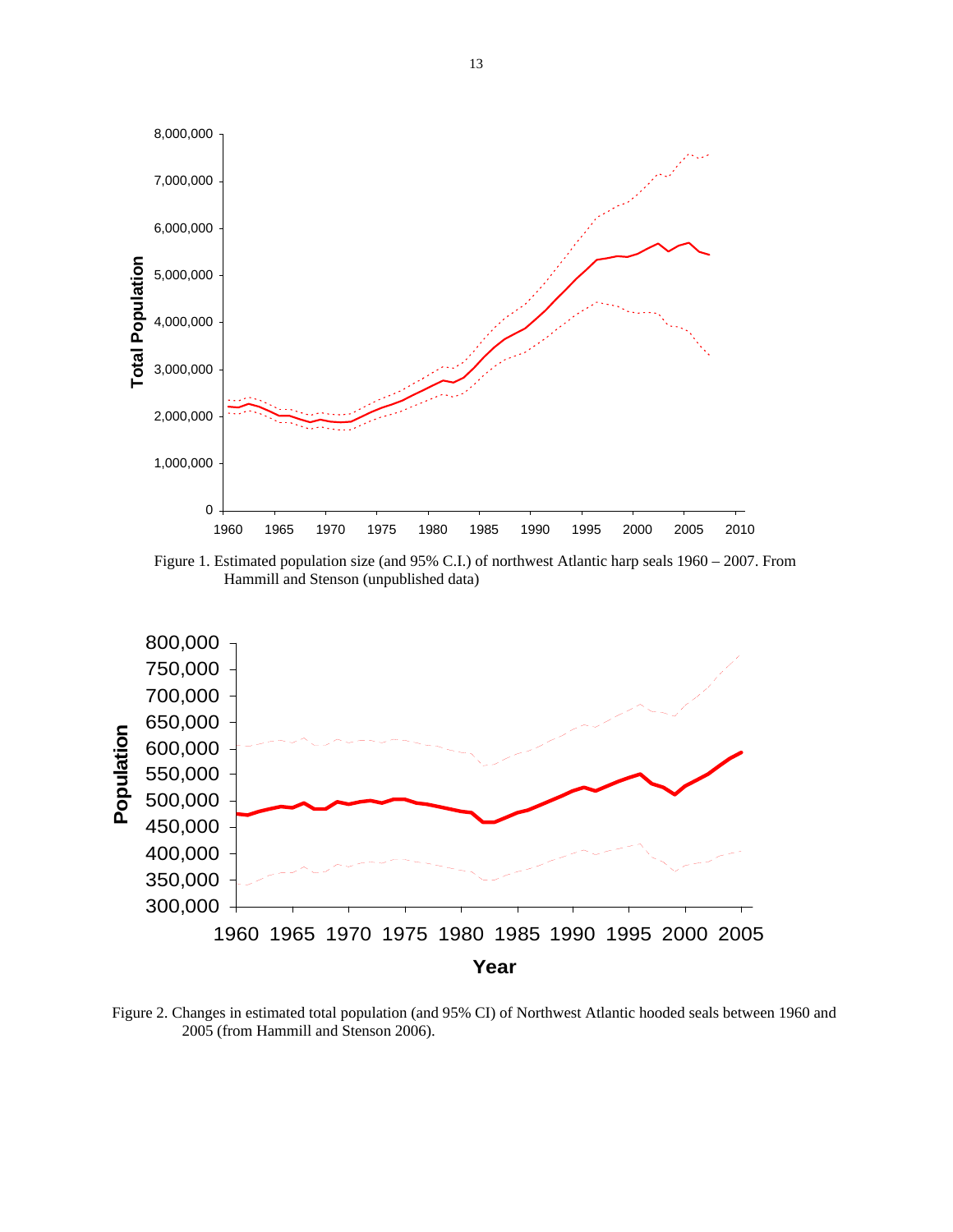

Figure 3. Changes in estimated total population (and 95% CI) of Northwest Atlantic grey seals between 1960 and 2006 (from Trzcinski et al. 2006).